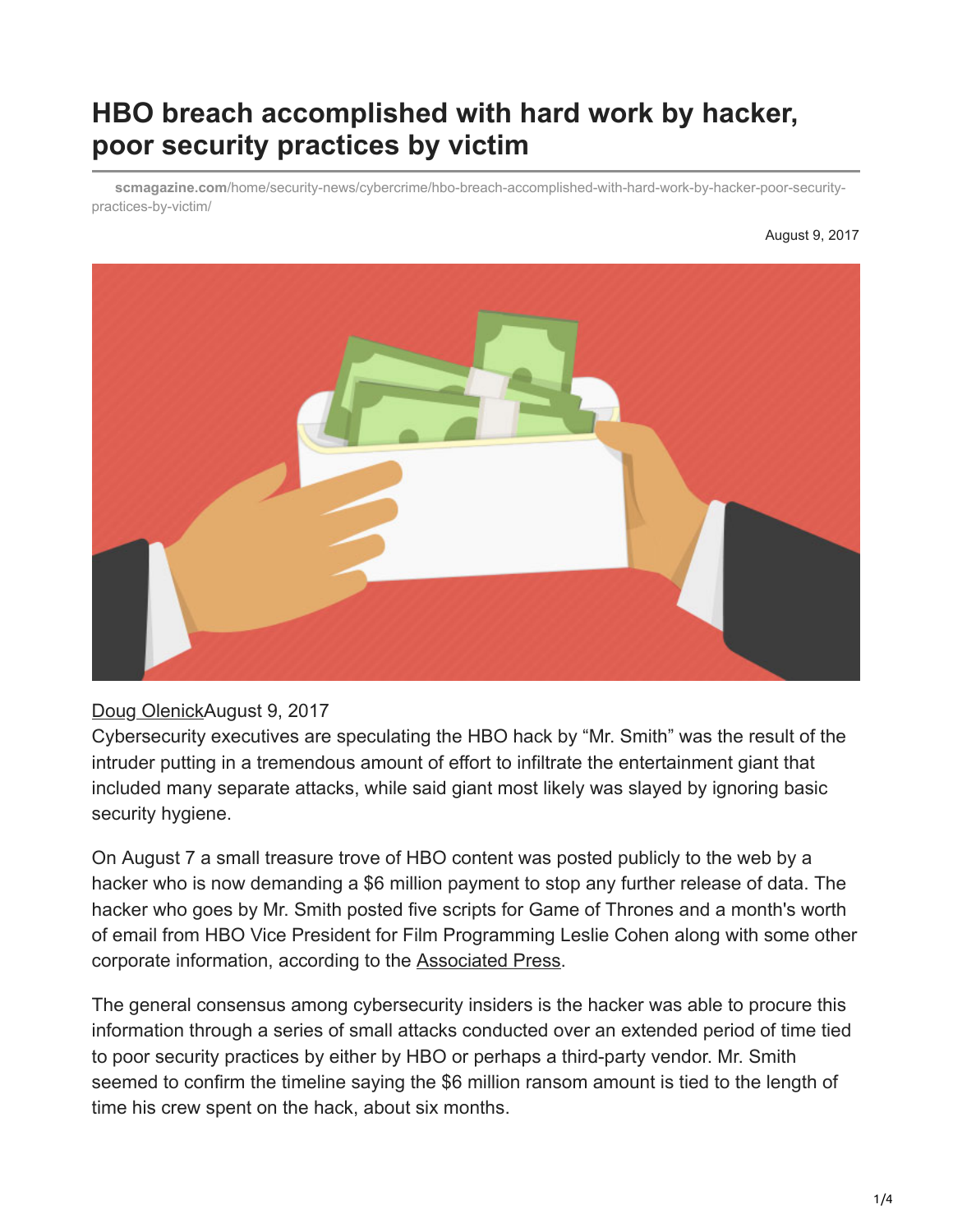"Through a persistent effort of phishing, malware attacks and plain old social engineering, the attackers likely compromised many individual identities. Once these identities are compromised, the attackers can inject malware onto systems that over time learn more passwords and allow them lateral access into other systems on the network," Corey Williams, Centrify's senior director of products and Marketing, told SC Media.

Another strong possibility is HBO is simply another victim of partnering with a third-party vendor that either made an error or did not have its cybersecurity ducks lined up in a row. If this turns out to be true HBO will join a long list of companies, to include Verizon, Trump [Hotels, Hard Rock and Scottrade, which suffered a data breach due to one of these ancillary](https://www.scmagazine.com/search/third-party+vendor/daterange-12m/m/2/) companies proving to be a weak link.

"They have to treat intellectual property (IP) with the same level of protection that banks treat regulated customer information – that is it should be given the highest level of IT security controls and data privacy protection. Then in those instances where a studio has outsourced to a vendor (e.g. Larson Studios and the Netflix hack), they must insure that their vendors employ equally strong security," Brad Keller, director 3rd Party Strategy for Prevalent, said in an email interview with SC Media.

 HBO launched an investigation into the initial attack that took place on August 1 when its CEO and Chairman Richard Plepler confirmed the cable company had been victimized. So far the company has not released any information.

Whatever the company discovers during its investigation, along with its decision on whether or not is should pay the \$6 million ransom will prove quite educational for other media firms who may find themselves victimized in a similar manner.

As with most ransomware situations, the consensus on whether or not the victim should pay up was split. If the data is deemed more valuable than the ransom and it cannot be replicated than breaking out the corporate check book might be in order, but otherwise, if at all possible, the bad guys should not be paid off.

"It's a business decision, plain and simple. If an attacker was threatening to release the new Star Wars movie early, I'd want to understand the business impact of that. If it meant that there would be a decrease in people attending movies or buying merchandise in dollar amounts that exceeded the amount of the ransom, I'd at least consider coming to the table and negotiating," said James Carder, CISO of LogRhythm.

However, everyone did agree that snatching IP was a smart move as it forces the company to quickly make a decision over what is essentially a product with an expiration date. And they did not rule out that despite asking for money the hacker could have an ulterior motive, one similar to the Sony hack that was focused on damaging the studio for the release of the anti-North Korea movie "The Interview."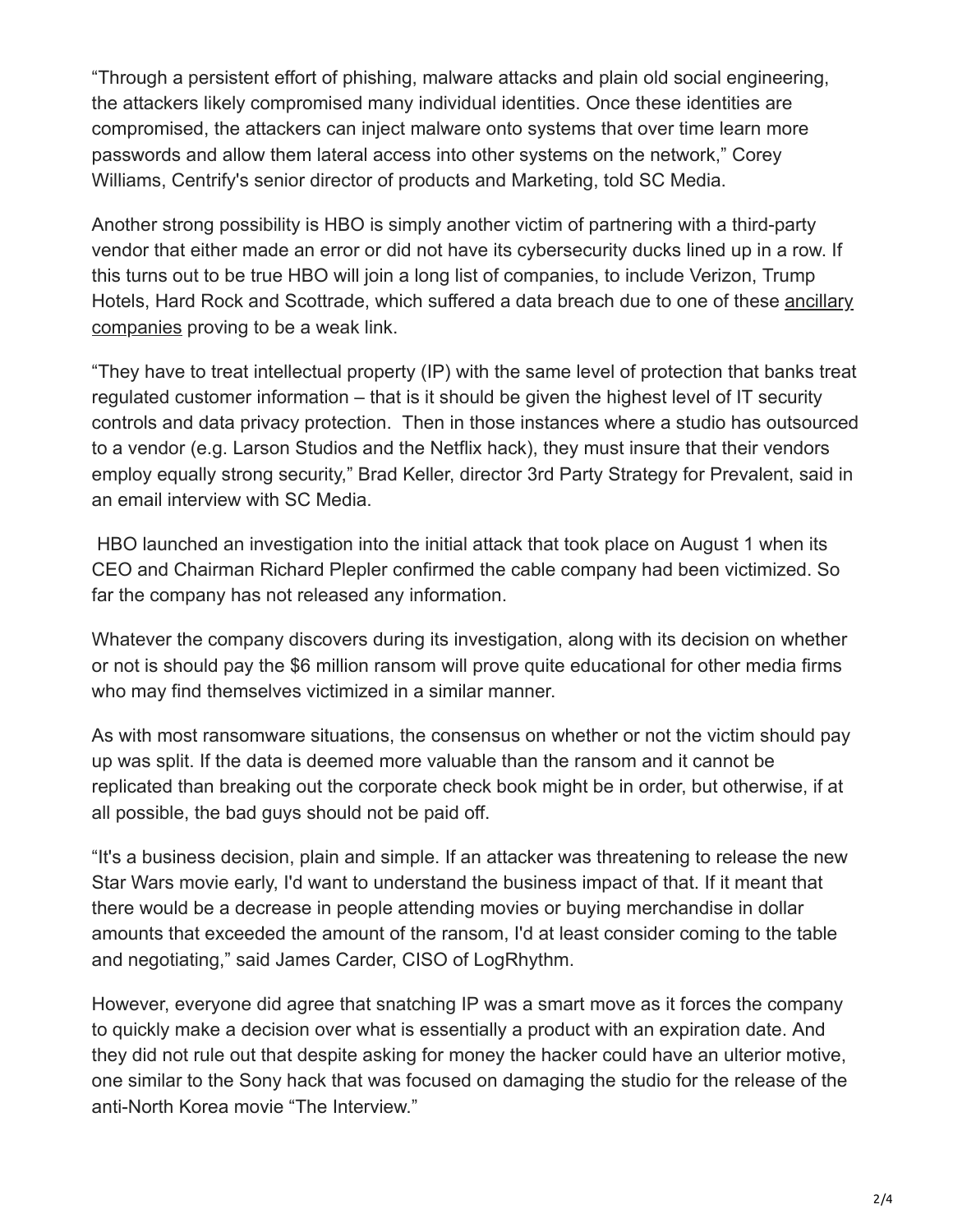""Intellectual property is particularly well suited to ransomware attacks because there is little way to repair the damage after it has been released. In the case of movies and/or episodes, there is an immediate diminution in market value," Keller said.

Williams agreed, adding the negative consequences of pre-releasing brand defining IP can be tremendous with the possibility of subscriptions being impacted in HBO's case.

Carder did add that if a company manages to save a few dollars in negotiating to pay a lower ransom it would be smart to take that money and invest in boosting its cybersecurity. And he had a few suggestions on where to invest with the most important point made being the amount the company invests should be near the equivalent to the value of what it is trying to protect.

"Unfortunately, there isn't a silver bullet or one thing these studios can do. It's a combination of things that must happen. Studios must practice good IT and security hygiene (patching systems and applications, updating and modernizing systems/applications/infrastructure, controlling access to only those that need access, validating identities, encrypting or applying other safeguards to critical business systems and data). They also must implement stringent monitoring and alerting mechanisms as compensating controls for when or if an attacker breaks through their defenses," Carder said.

Williams noted that even improving some basic security protocols would be a huge help. The first change he suggested is to stop relying on passwords as a line of defense to protect intellectual property. Next is to implement multifactor authentication and utilize machine learning to halts attacks as they happen.

While there are many things companies must do to increase security, the one thing they cannot do is underestimate their enemies, said Matthew Pascucci, Cybersecurity Practice Manager at CCSI.

"The HBO hack should be taken seriously. Anytime a malicious actor has your sensitive data and is releasing it to the public they've earned the right to be taken serious. How HBO responds to their demands and moves forward with the isolation of the incident will determine what needs to be done moving forward from a hardening and process perspective," he said.

In the end it may be hard to discern what will be the final result of this attack. HBO may determine how it was done, but unless it publicly states that it paid, or the hacker makes such a disclosure, the world may not know. Unlike the NotPetya attack, which has negatively impacted the financials of FedEx and Maersk, HBO may pass through this incident unscathed. Especially if it enters into a negotiation with Mr. Smith.

"Just like with any business deal, there could be some level of negotiation and potentially some agreements made if HBO thinks that the stolen data has considerable value from a business perspective. By comparison, if you look at the effects of Sony's breach, there was